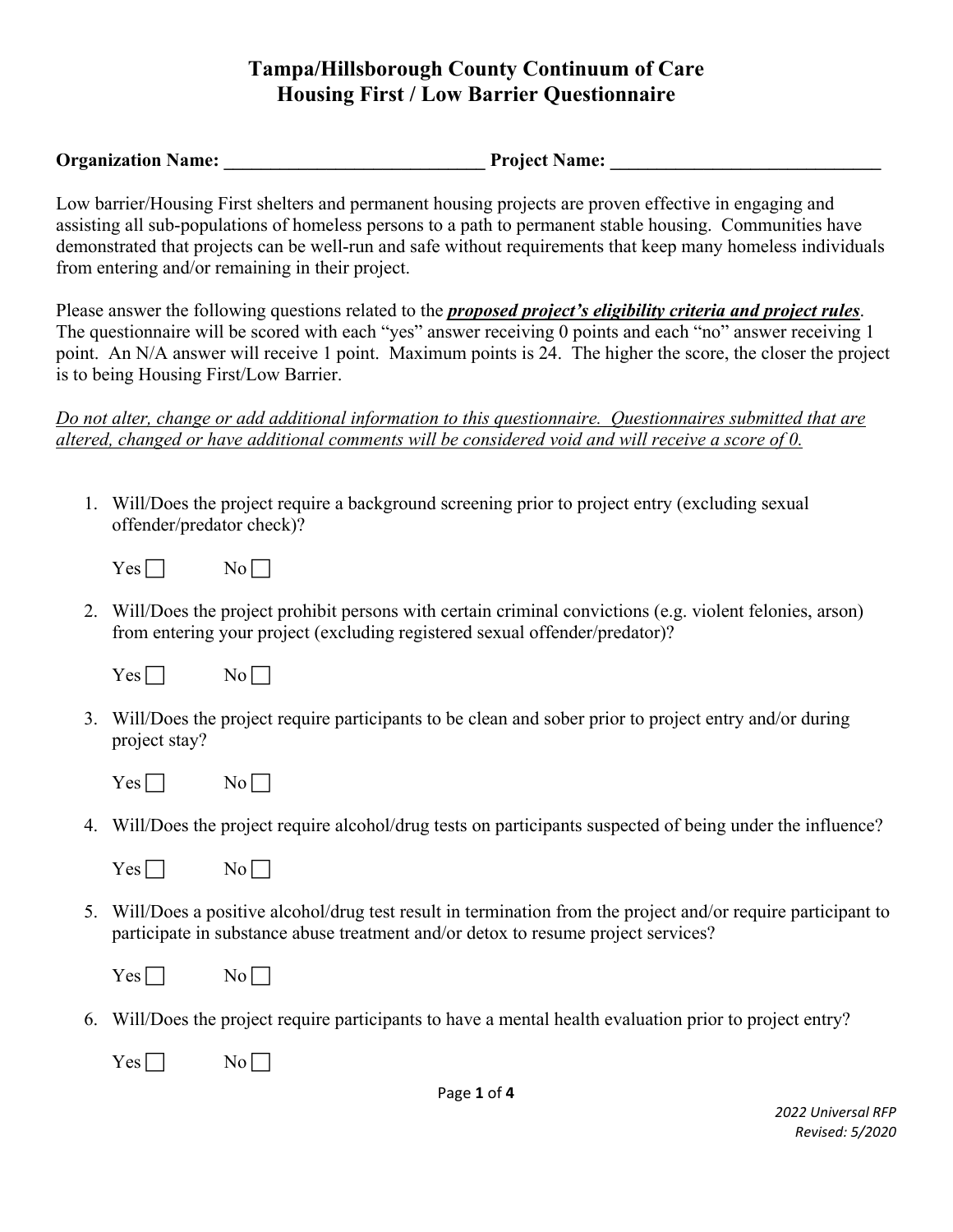7. Will/Does the project require project participants who demonstrate mental health symptoms to participate in mental health services and/or medication compliance *(excluding those who present a danger to self or others*) as a condition of services?

| es | N۵ |
|----|----|
|    |    |

8. Will/Does the project require participants to have income at time of project entry?

| es: | NΩ |
|-----|----|
|-----|----|

9. Will/Does the project require participants to obtain an income as a condition of remaining in the project?

| -5<br>$\overline{\phantom{0}}$ |  |
|--------------------------------|--|
|--------------------------------|--|

10. Will/Does the project require participants to participate in supportive services (such as vocational training, employment preparation, budgeting or life skills classes; not including required case management meetings) as a condition of continued services?

| ν<br>--<br>- -<br>-<br>- |  |
|--------------------------|--|
|--------------------------|--|

11. Will/Does the project require participants to be 'progressing' in their goals in order to remain in the project?



- *12.* Will/Does the project require participants to sign a services plan agreement to receive the project services? *(Please note a service plan is not the same as a housing plan.)* 
	- $Yes \Box$  No  $\Box$
- 13. Will/Does project participant have to do "chores" as a part of project stay and/or will project participants who do work around the facility receive special treatment or are rewarded with special benefits *(applicable for facility/project - based emergency shelters, transitional housing, permanent housing)*?

| Yes I<br>- | - | r.<br>A<br>I |
|------------|---|--------------|
|------------|---|--------------|

14. Will/Does the project include curfews and/or required 'lights out' time for all *participants (applicable for facility/project - based emergency shelters, transitional housing, permanent housing)*?

| <b>Yes</b><br>- | NT. | N/A |
|-----------------|-----|-----|
|-----------------|-----|-----|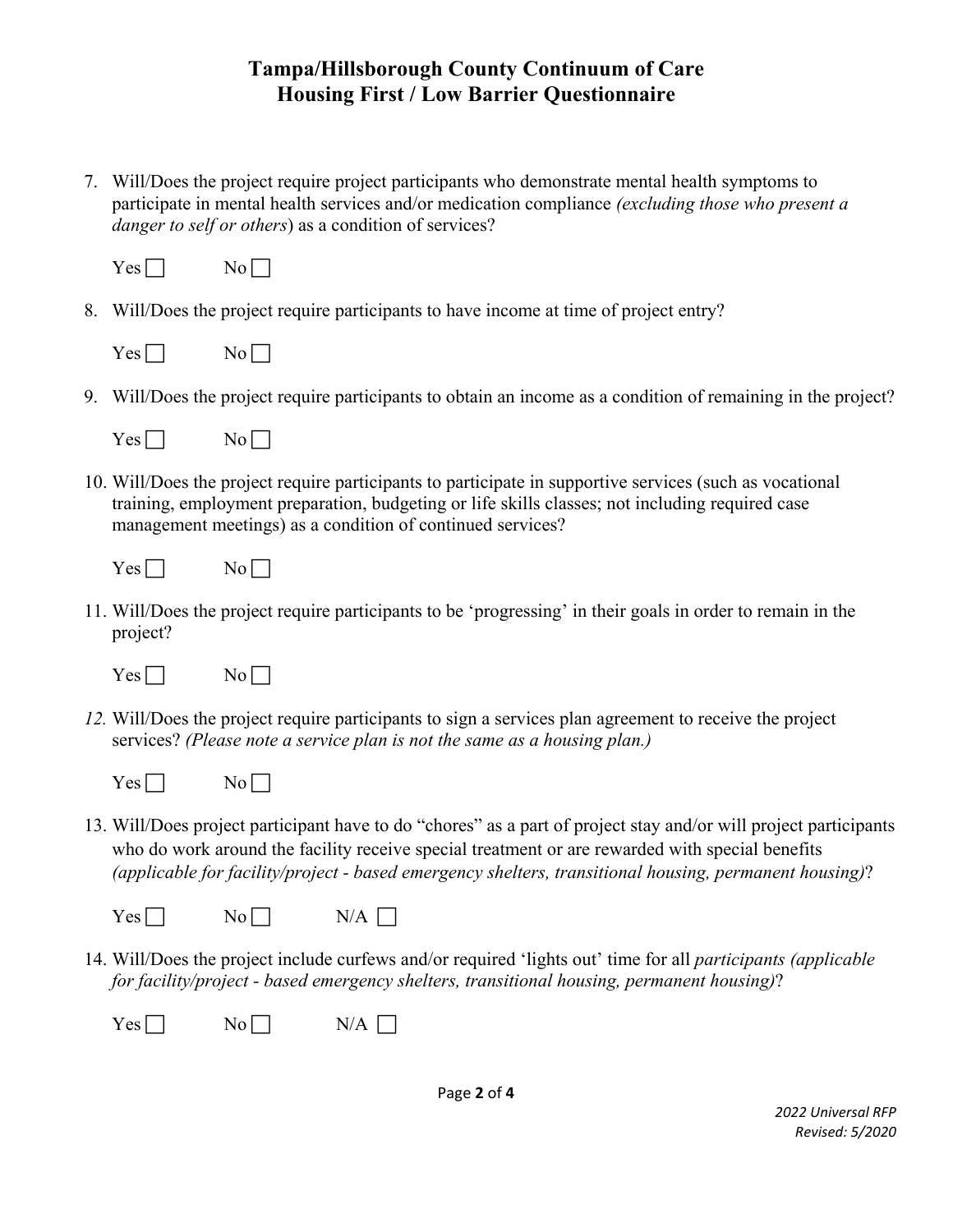15. Will/Does the project exclude or refuse project entry based on race, color, religion, national origin, disability, sex, sexual orientation, gender identity and/or gender expression.

```
Yes \Box No \Box
```
*16.* Will/Does the project include any requirements, outside of those typically found in a lease agreement or in "community-living'' conduct rules *(applicable for facility/project - based emergency shelters, transitional housing, permanent housing, scattered site housing)*? *Examples of acceptable 'communityliving' rules include agreement to be non-violent, agreement to no weapons on site, agreement to no alcohol/drug consumption on site.* 



17. Will a project participant be asked/forced to leave the project and/or will agency refuse service if project participant is disrespectful to a staff member or other project participant, including making verbal threats, acting belligerently, or "having an attitude?"

|     | ١      |
|-----|--------|
| es  | N 6    |
| -   | $\sim$ |
| - - |        |
|     |        |

18. Will/Do project participants have to travel to the agency's office(s) to receive the majority of their services, including case management, after they are housed *(applicable to scattered-site PSH, RRH and HP projects)?*

| Yes <sub>l</sub> | No l     | $N/A$ $\lceil$ |
|------------------|----------|----------------|
| - - -            | <u>—</u> |                |

19. Will/Do project participants have to travel to the agency's office(s) to receive the majority of services, including case management *(applicable to Street Outreach and Engagement only)?*

| Y<br><b>NT.</b><br>~ I<br>es<br>- -<br>- -- | NI<br>ʻA |
|---------------------------------------------|----------|
|---------------------------------------------|----------|

20. Will/Does the project exclude any dependent children in the household, based on age and/or gender, from remaining with the household at the project *(applicable for facility/project - based emergency shelters, transitional housing, and permanent housing for households with children)*?

```
Yes \Box No N/A \Box
```
21. Will/Does the project prohibit any member(s) of a household *(as defined by the household),* based on age, gender, biological relationship and/or marital status, from residing together at the project *(applicable for facility/project - based emergency shelters, transitional housing, permanent housing, scattered site permanent housing)?*

 $Yes \Box$  No  $N/A \Box$